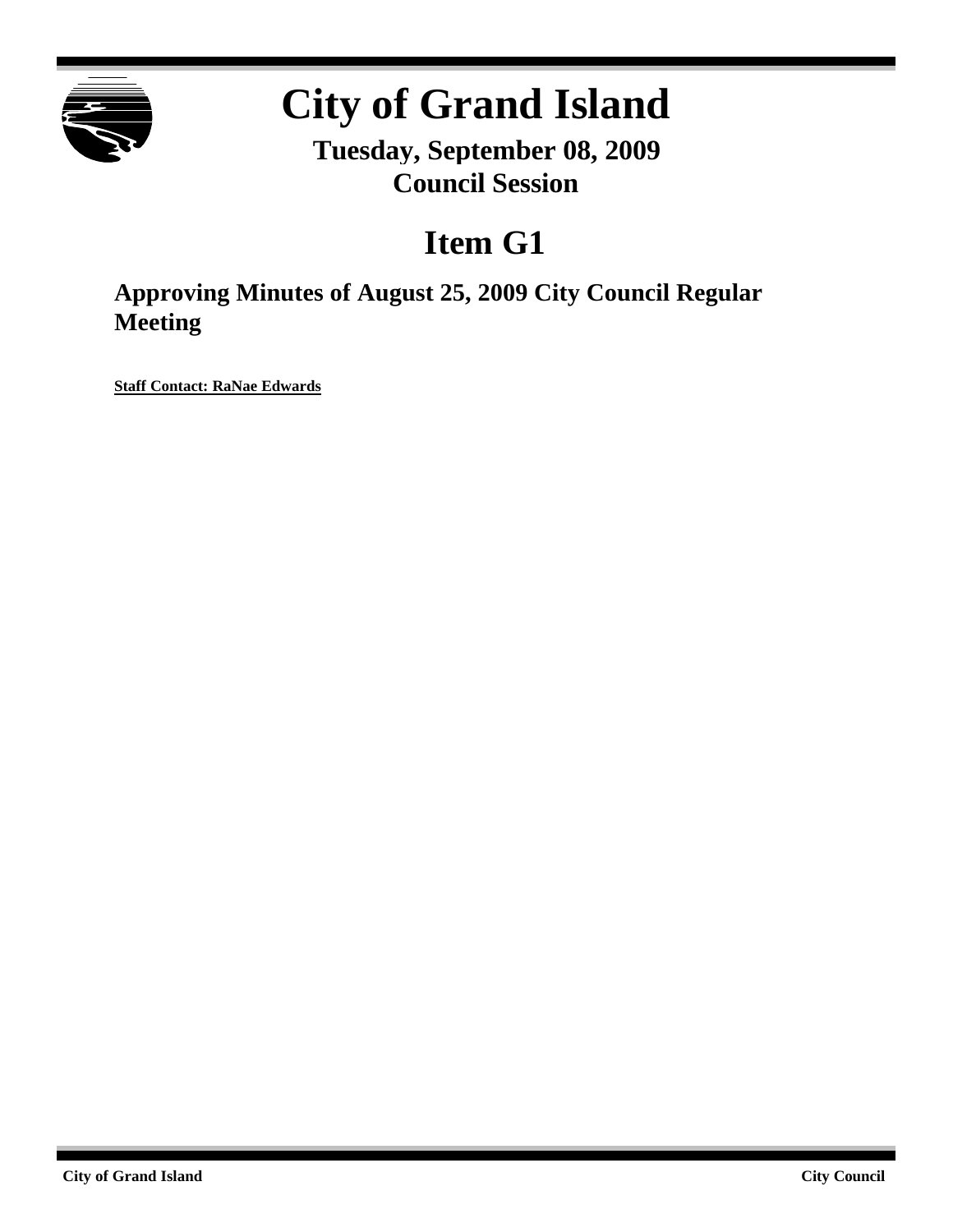## CITY OF GRAND ISLAND, NEBRASKA

# MINUTES OF CITY COUNCIL REGULAR MEETING August 25, 2009

Pursuant to due call and notice thereof, a Regular Meeting of the City Council of the City of Grand Island, Nebraska was conducted in the Council Chambers of City Hall, 100 East First Street, on August 25, 2009. Notice of the meeting was given in *The Grand Island Independent* on August 19, 2009.

Mayor Hornady called the meeting to order at 7:00 p.m. The following City Council members were present: Meyer, Niemann, Gilbert, Haase, Carney, Dugan, Ramsey, Nickerson, Zapata and Gericke. The following City Officials were present: City Administrator Jeff Pederson, City Clerk RaNae Edwards, Finance Director Mary Lou Brown, City Attorney Dale Shotkoski, and Public Works Director Steve Riehle .

INVOCATION was given by Mayor Hornady followed by the PLEDGE OF ALLEGIANCE.

MAYOR COMMUNICATION: Mayor Hornady introduced Community Youth Council members Austin Witmer and Jared Bombeck. Also mentioned was this Friday was the opening of the Nebraska State Fair. The Platte River Goodwill Charity Shoot was also mentioned.

Mayor Hornady mentioned an addition to the agenda was needed for Library Services threatened or pending litigation.

Motion by Meyer, second by Ramsey to add under Special Items - Library Services threatened or pending litigation. Upon roll call vote, all voted aye. Motion adopted.

# PUBLIC HEARINGS:

Public Hearing on Request from Tycoon Ltd., LLC dba Empire, 123 East South Front Street for a Class "C" Liquor License. RaNae Edwards, City Clerk reported that an application for a Class "C" Liquor License had been received from Tycoon Ltd., LLC dba Empire, 123 East South Front Street. Ms. Edwards presented the following exhibits for the record: application submitted to the Liquor Control Commission and received by the City on August 6, 2009; notice to the general public of date, time, and place of hearing published on August 15, 2009; notice to the applicant of date, time, and place of hearing mailed on August 6, 2009; along with Chapter 4 of the City Code. Staff recommended approval contingent upon final inspections. David Karmazin, 2981 Hwy 4, Lawrence, Nebraska spoke in support. No further public testimony was heard.

Public Hearing on Request from Mosaic Group Home for a Conditional Use Permit for a Mosaic Group Home Located at 2905 West 5<sup>th</sup> Street. Craig Lewis, Building Department Director reported that Mosaic Group Home had submitted an application for a conditional use permit located at 2905 West 5<sup>th</sup> Street to construct a six bedroom facility for individuals with disabilities. Staff recommended approval contingent upon zoning setback requirements. Tom Zuck, 119 South 49<sup>th</sup> Avenue, Omaha, representative for Mosaic Group Home spoke in support. No further public testimony was heard.

Public Hearing on Amendments to Chapter 36-96 of the Grand Island City Code Relative to Off-Street Parking Requirements. Chad Nabity, Regional Planning Director reported that the amendments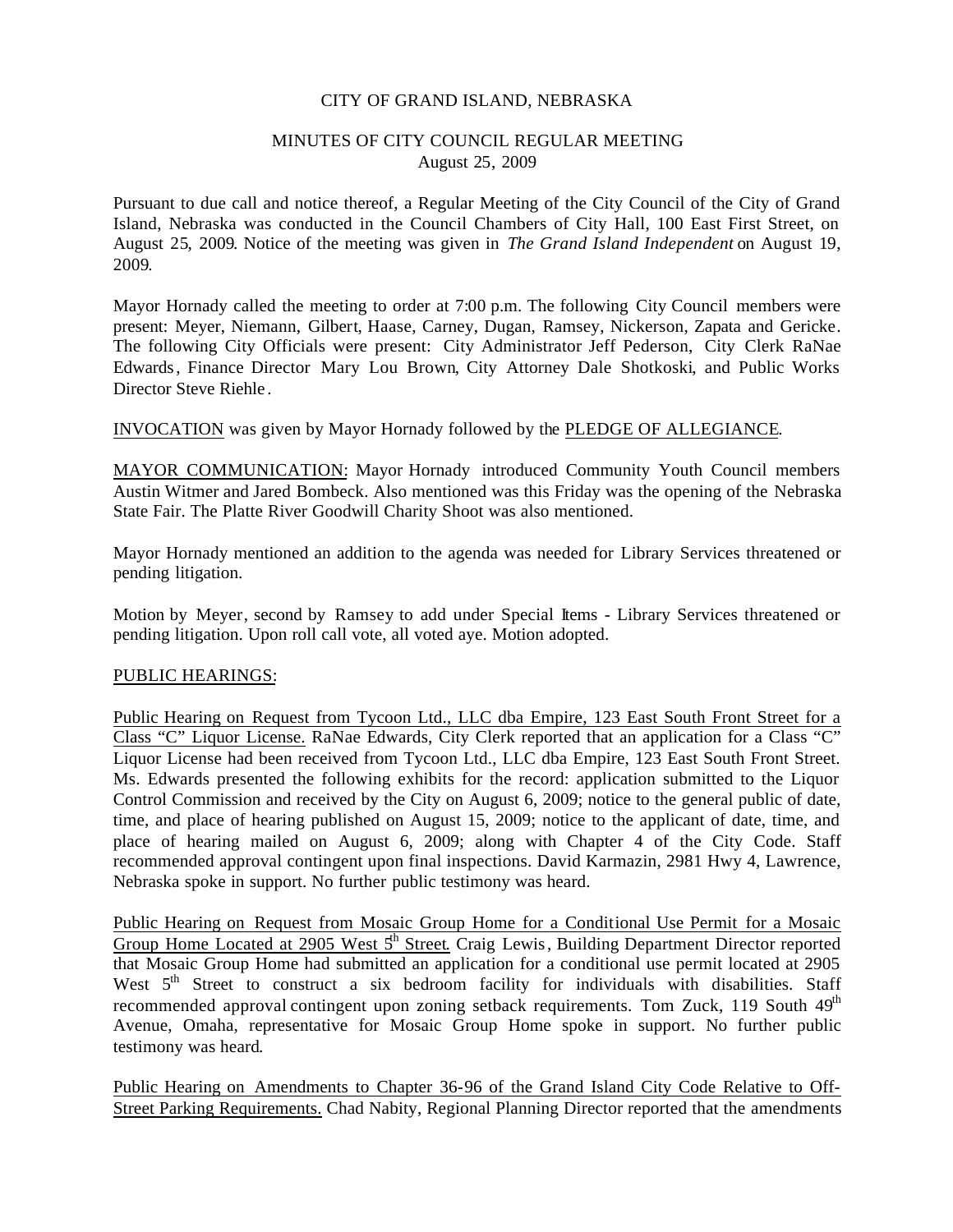to Chapter 36-96 was in response to the relocation of the Nebraska State Fair to Fonner Park. Staff recommended approval. No public testimony was heard.

## ORDINANCES:

Councilmember Gilbert moved "that the statutory rules requiring ordinances to be read by title on three different days be suspended and that ordinances numbered:

#9229 – Consideration of Amendments to Chapter 36-96 of the Grand Island City Code Relative to Off-Street Parking Requirements #9230 – Consideration of Vacation of Alley in Block 9 of Rollins Addition (Bank of Doniphan at 518 North Eddy Street) #9231 – Consideration of Approving Salary Ordinance

be considered for passage on the same day upon reading by number only and that the City Clerk be permitted to call out the number of these ordinances on first reading and then upon final passage and call for a roll call vote on each reading and then upon final passage." Councilmember Ramsey second the motion. Upon roll call vote, all voted aye. Motion adopted.

#9229 – Consideration of Amendments to Chapter 36-96 of the Grand Island City Code Relative to Off-Street Parking Requirements

Motion by Meyer, second by Dugan to approve Ordinance No. 9229.

City Clerk: Ordinance #9229 on first reading. All those in favor of the passage of this ordinance on first reading, answer roll call vote. Upon roll call vote, all voted aye. Motion adopted.

City Clerk: Ordinance #9229 on final passage. All those in favor of the passage of this ordinance on final passage, answer roll call vote. Upon roll call vote, all voted aye. Motion adopted.

Mayor Hornady: By reason of the roll call votes on first reading and then upon final passage, Ordinance #9229 is declared to be lawfully adopted upon publication as required by law.

#9230 – Consideration of Vacation of Alley in Block 9 of Rollins Addition (Bank of Doniphan at 518 North Eddy Street)

Steve Riehle, Public Works Director reported that Ordinance #9230 would vacate a public alley at 518 North Eddy Street. Bob Dodendorf, 1404 South Harrison, Terry Brown, 201 East 2<sup>nd</sup> Street, and Gene Graves, 1711 South Stuhr Road spoke in support. A lengthy discussion was held regarding ingress/egress easement, trash service, traffic flow, closing alley, and safety concerns. Building Department Director Craig Lewis explained city code requirements for setbacks in back yards. City Attorney Dale Shotkoski stated an alley was a public right-of-way whereas an easement was not.

Motion by Meyer, second by Ramsey to approve Ordinance No. 9230.

City Clerk: Ordinance #9230 on first reading. All those in favor of the passage of this ordinance on first reading, answer roll call vote. Upon roll call vote, Councilmember's Ramsey and Nickerson voted aye. Councilmember's Meyer, Niemann, Gilbert, Haase, Carney, Dugan, Zapata, and Gericke voted no. Motion failed.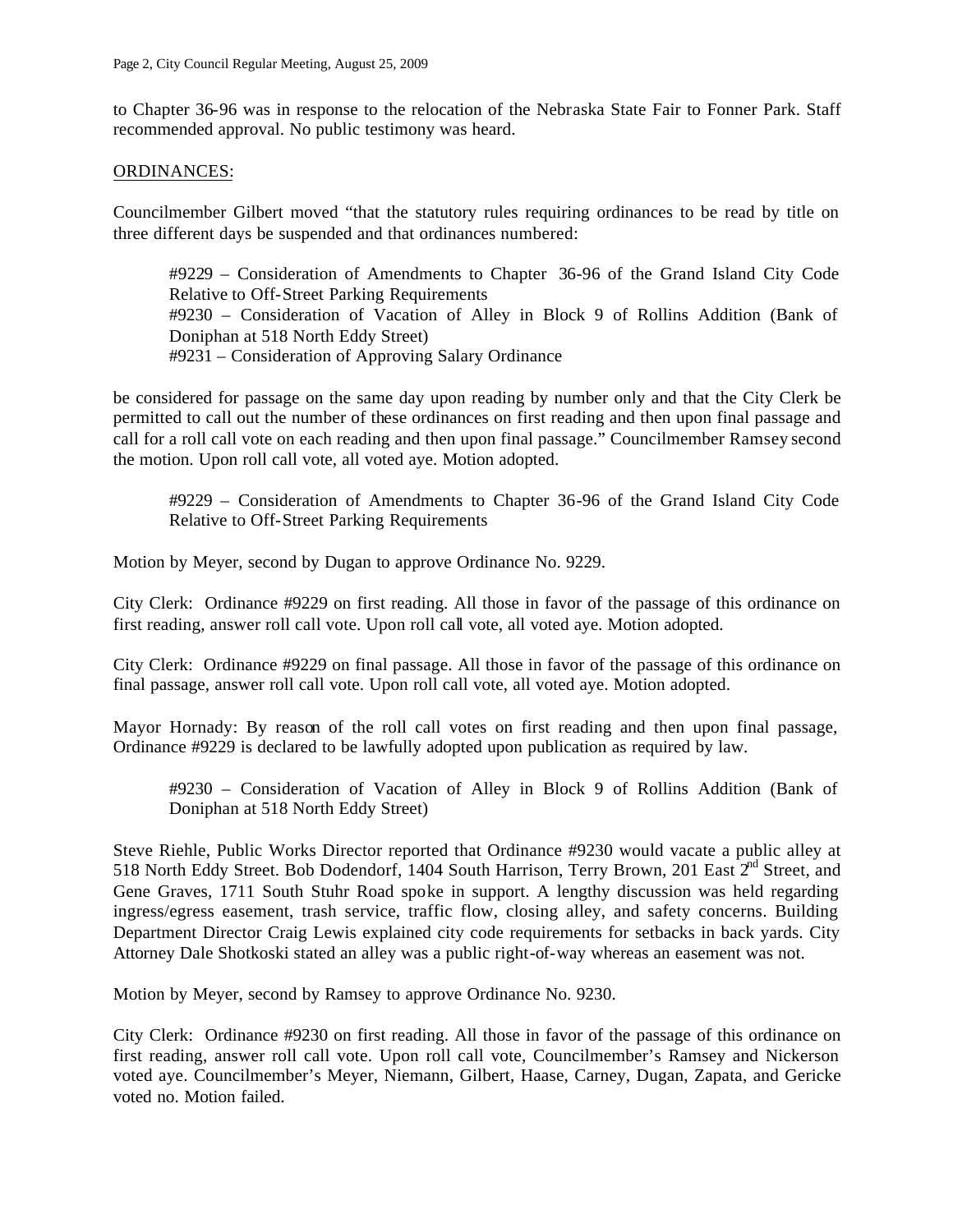Brenda Sutherland, Human Resources Director reported that Ordinance #9231 was the salary ordinance setting the wages for the upcoming fiscal year. The following increases were presented: AFSCME –  $4\%$ ; FOP –  $3.5\%$ ; IAFF –  $3.5\%$ ; IBEW Wastewater –  $3.5\%$ ; IBEW Utilities –  $3.75\%$ ; IBEW Finance  $-3.75\%$ ; and Non-Union  $-3\%$ .

Motion by Haase, second by Meyer to postpone Ordinance #9231 until the final budget is approved which is set for September 8, 2009. Upon roll call vote, all voted aye. Motion adopted.

CONSENT AGENDA: Motion by Zapata , second by Nic kerson to approve the Consent Agenda. Upon roll call vote, all voted aye. Motion adopted.

Approving Minutes of August 11, 2009 City Council Regular Meeting.

Approving Minutes of August 18, 19, and 20, 2009 City council Budget Meetings.

Approving Re-Appointments of Karen Bredthauer, Scott Ericksen, and Ray Aguilar to the Interjurisdictional Planning Commission.

Approving Re-Appointment of Glen Murray to the Community Redevelopment Authority.

Approving Appointment of Judy Pederson to the Business Improvement District #6 Board.

Approving Appointments of Mike Wooden and James Reed to the Business Improvement District #8 Board.

Approving Request for Reconstruction Liquor License for Casey's Retail Company dba Casey's General Store #2737, 1814 North Eddy Street, License "B-76265".

Approving Preliminary Plat for Woodland Park Subdivision.

#2009-194 – Approving Final Plat and Subdivision Agreement for Woodland Park Tenth Subdivision. It was noted that Hastings Ventures L.L.C., owners had submitted the Final Plat and Subdivision Agreement for Woodland Park Tenth Subdivision for the purpose of creating 17 lots on a tract of land consisting of part of the W1/2,  $\text{SE1}/4$  of Section 2-11-10 comprising of approximately 13.491 acres.

#2009-195 – Approving Final Plat and Subdivision Agreement for R Quandt Subdivision. It was noted that Jerry Quandt, Personal Representative for the Estate of Ralph C. Quandt had submitted the Final Plat and Subdivision Agreement for R Quandt Subdivision for the purpose of creating 1 lot west of Quandt Road and north of White Cloud Road comprising of approximately 4.184 acres. Councilmember Gilbert voted no.

#2009-196 – Approving Renewal of Boiler and Machinery Insurance with Factory Mutual Insurance Company of St. Louis, Missouri in an Amount of \$375,641.00 and Terrorism Insurance Coverage in an Amount of \$21,631.00.

#2009-197 – Approving Release Form for Repairs Made to Solid Waste Division Transfer Station Door.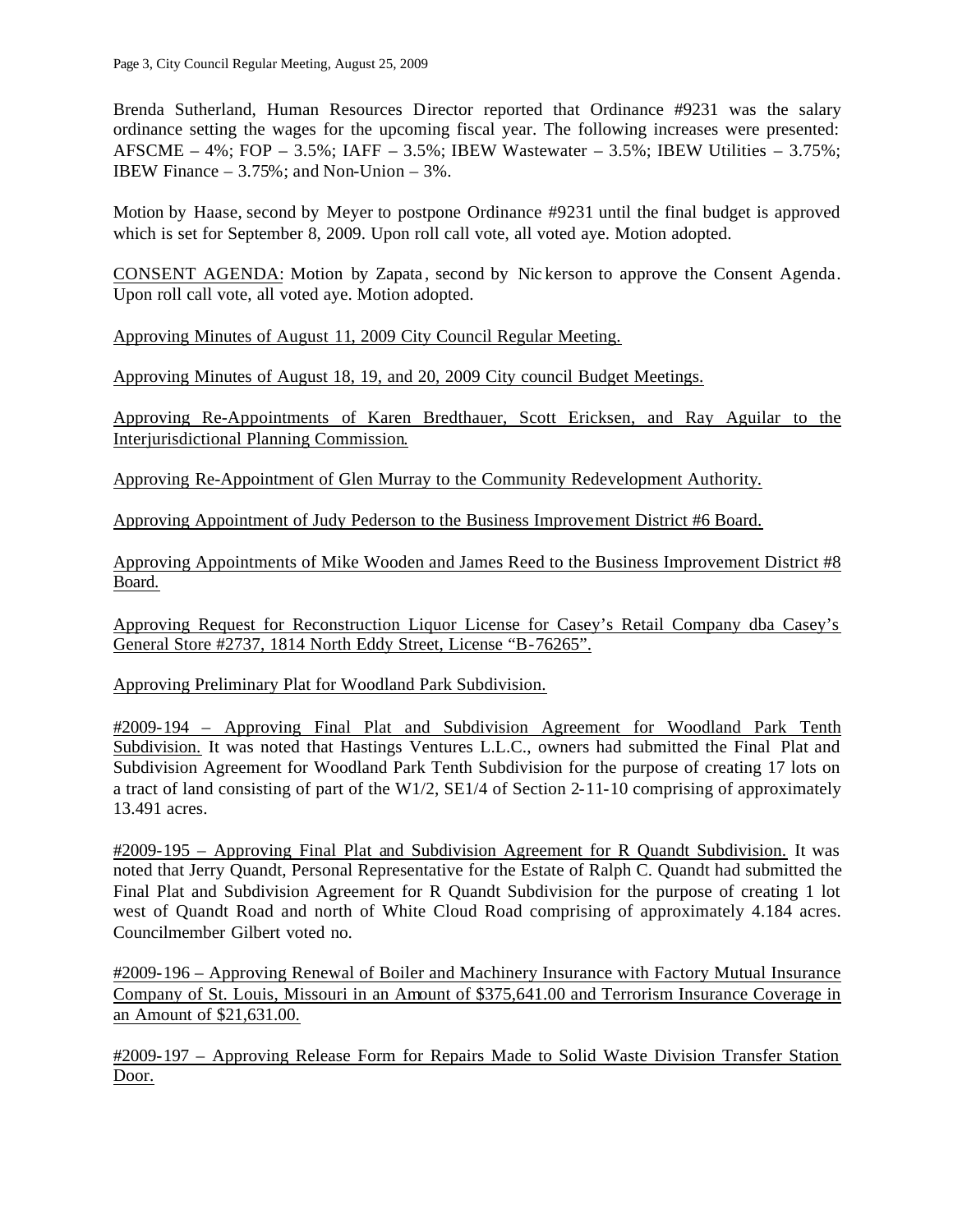#2009-198 – Approving Certificate of Final Completion for Sanitary Sewer Project No. 2009-S-2; Saint Patrick Avenue – Manhole and Valve with General Excavation Company of Lincoln, Nebraska.

#2009-199 – Approving Certificate of Final Completion for Sanitary Sewer District No. 76 Replacement; Vine Street, Between Ashton Avenue and Koenig Street with The Diamond Engineering Company of Grand Island, Nebraska.

#2009-200 – Approving Contract for Health and Dental Plan with Regional Care, Inc.

#2009-201 – Approving Keno Satellite Location and Agreement for A. Meier, Inc. dba Bandits, 1016 North Diers Avenue, Suite 118.

#2009-202 – Approving Keno Satellite Location and Agreement for Sluggers, Inc. dba Sluggers Sports Bar and Grill, 707 West Anna Street.

#2009-203 – Approving Amendment Number 3 to Agreement with CH2M Hill of Englewood, Colorado for Waste Water Comprehensive Plan Update in an Amount not to exceed \$24,880.00 and a Revised Contract Amount of \$406,118.00.

# REQUEST S AND REFERRALS:

Consideration of Request from Mosaic Group Home for a Conditional Use Permit for a Mosaic Group Home Located at 2905 West 5<sup>th</sup> Street. This item related to the aforementioned Public Hearing.

Motion by Nickerson, second by Zapata to approve the request from Mosaic Group Home for a Conditional Use Permit for a Mosaic Group Home located at 2905 West  $5<sup>th</sup>$  Street contingent upon zoning setback requirements. Upon roll call vote, all voted aye. Motion adopted.

# RESOLUTIONS:

#2009-204 – Consideration of Request from Tycoon Ltd., LLC dba Empire, 123 East South Front Street for a Class "C" Liquor License and Liquor Manager Designation for David Karmazin, 2981 Highway 4, Lawrence, Nebraska. This item related to the aforementioned Public Hearing.

Motion by Meyer, second by Ramsey to approve Resolution #2009-204 contingent upon final inspections and Mr. Karmazin completing a state approved alcohol server/seller training program. Upon roll call vote, all voted aye. Motion adopted.

#2009-205 – Consideration of Requesting the Nebraska Liquor Control Commission to Require Club 69, 106 East  $3<sup>rd</sup>$  Street to Complete a Long Renewal Form. Police Chief Steve Lamken reported that due to the high volume of calls and problems associated with Club 69 the Police Department recommended the City Council vote to ask the Nebraska Liquor Control Commission to require Club 69 to submit a new application for the renewal of the liquor license.

Becky Burkes, 1324 West Anna representing Project Extra Mile and Randy See 529 Hermitage Court spoke in support. Nick Kallos, 106 East 3<sup>rd</sup> Street owner of Club 69 spoke in opposition.

Discussion was held regarding intoxicated person within the bar, fights, and strain on Law Enforcement. City Attorney Dale Shotkoski explained the long form renewal process.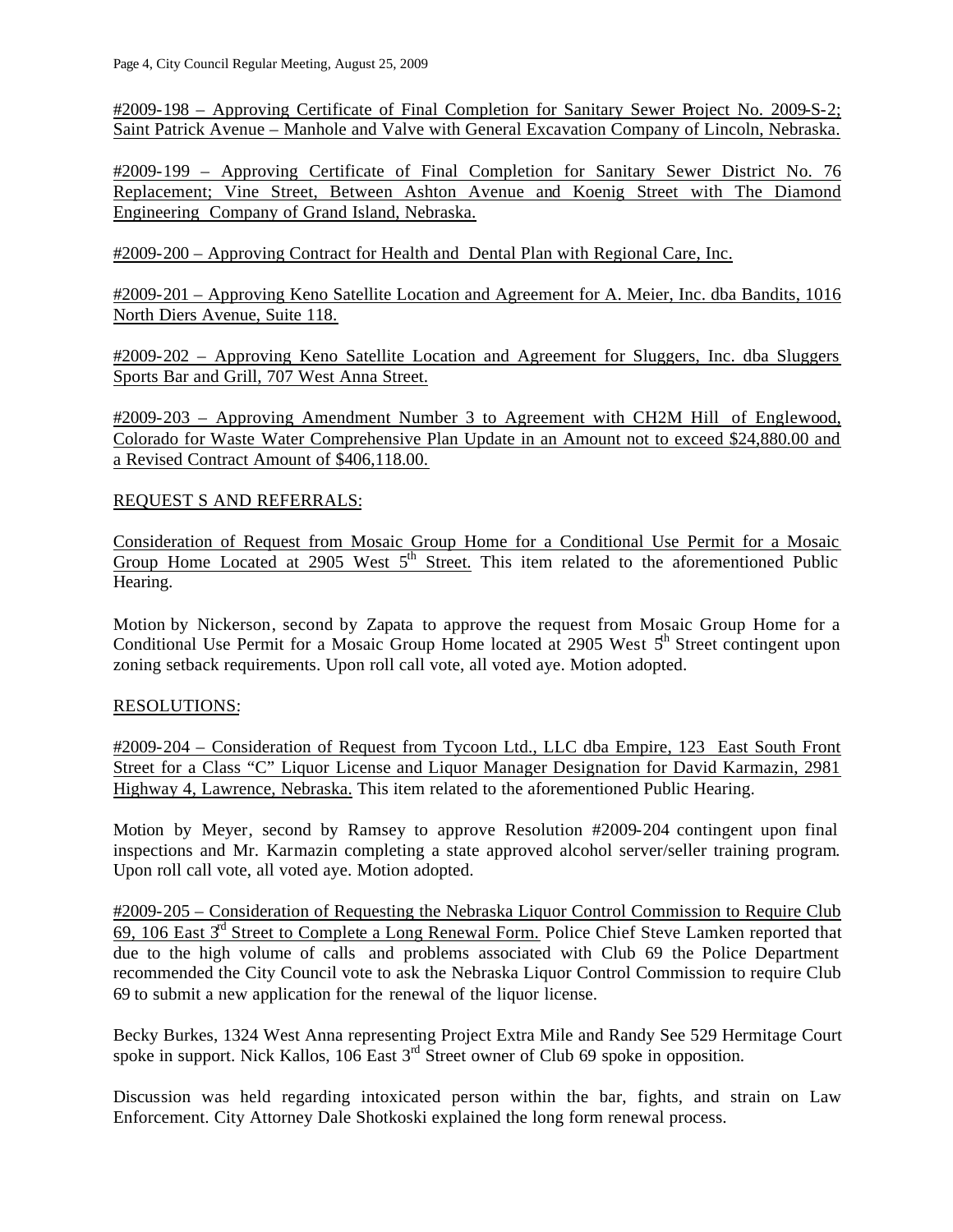Motion by Carney, second by Nickerson to approve Resolution #2009-205. Upon roll call vote, all voted aye. Motion adopted.

## PAYMENT OF CLAIMS:

Motion by Dugan, second by Zapata to approve the Claims for the period of August 12, 2009 through August 25, 2009, for a total amount of \$4,612,901.00. Unanimously approved.

#### SPECIAL ITEMS:

#2009-206 – Discussion Concerning Settlement of Demolition Costs for Merrick County Case No. CI 08-40.

Motion by Meyer, second by Gilbert to go into Executive Session at 8:40 p.m. for the purpose of discussing settlement of demolition costs for Merrick County Case No. CI 08-40 and Library Services threatened or pending litigation. Upon roll call vote, all voted aye. Motion adopted.

Motion by Meyer, second by Ramsey to reconvene in Regular Session at 9:30 p.m. Upon roll call vote, all voted aye. Motion adopted.

Motion by Gericke , second by Nickerson to approve Resolution #2009-206 (A). Upon roll call vote, all voted aye. Motion adopted.

#### OTHER ITEMS:

Review of Proposed 2009/2010 City Single Budget and Community Redevelopment Authority (CRA) Budget. City Administrator Jeff Pederson explained the process the department directors took to make cuts to the 2009/2010 budget as requested by the City Council.

Motion by Haase to consider the 2009-2010 CRA Budget, second by Carney. Upon roll call vote, all voted aye. Motion adopted.

Discussion was held regarding TIF projects and cash balance.

Motion by Ramsey, second by Zapata to approve the 2009-2010 CRA budget as presented.

Motion by Haase, second by Nickerson to amend the CRA budget to remove \$425,000 property tax request for the FY 2009-2010 Budget. Upon roll call vote, Councilmember's Haase and Gericke voted aye. Councilmember's Meyer, Niemann, Gilbert, Carney, Dugan, Ramsey, Zapata, and Nickerson voted no. Motion failed.

Discussion was held regarding using CRA funds for the Lincoln Pool, short term fix, and cash balance.

Upon roll call upon original motion, Councilmember's Meyer, Niemann, Gilbert, Carney, Dugan, Ramsey, Zapata, Nickerson, and Gericke voted aye. Councilmember Haase voted no. Motion adopted.